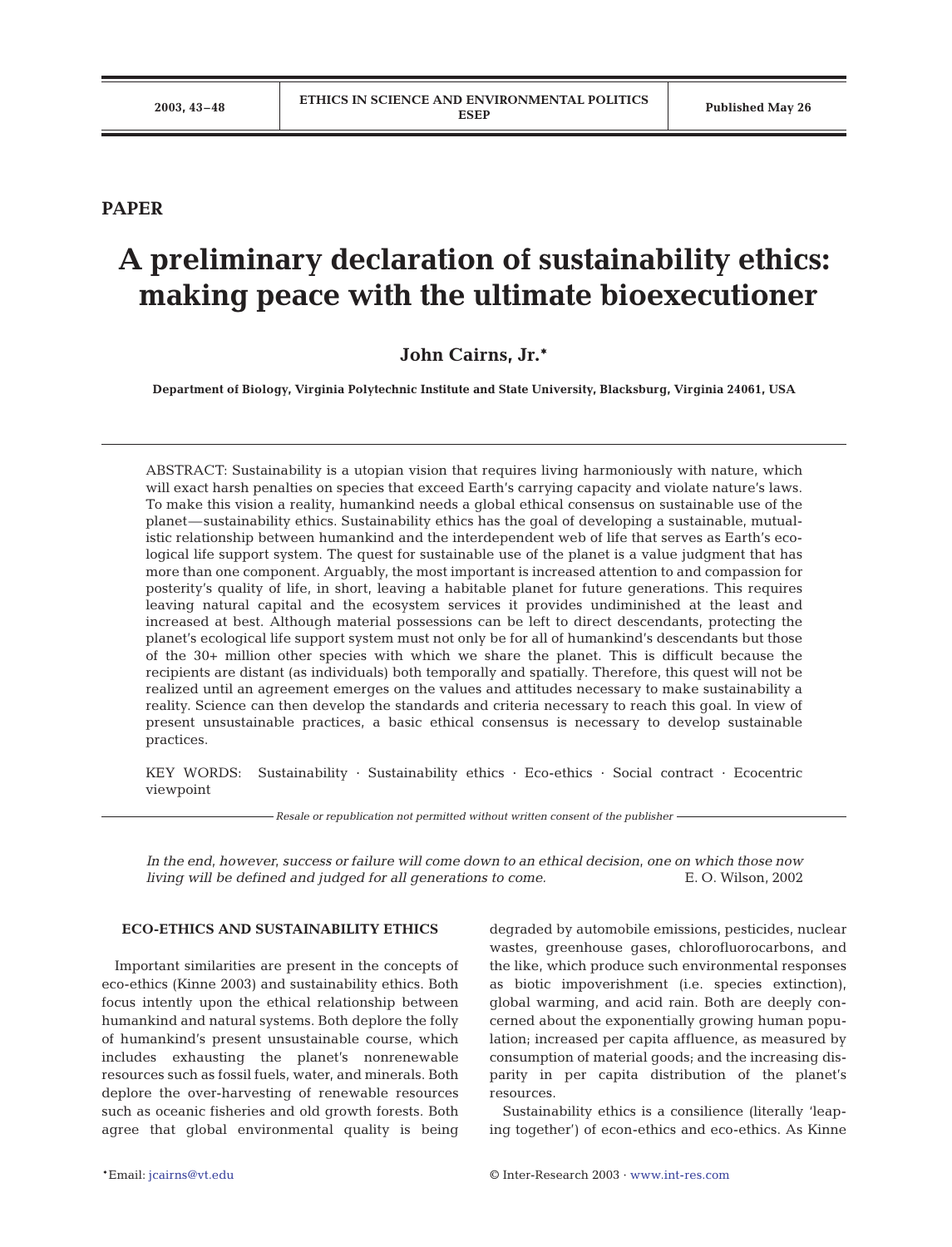notes, both concepts are required for sustainability.<sup>1</sup> Arguably, the major difference between eco-ethics and sustainability ethics is that the latter envisions that *Homo sapiens* will exist on the planet indefinitely. Since species come and go in the evolutionary process, one might question whether the infinite existence of humans is an ethical position. A related difference is that eco-ethics is ecocentric while sustainability ethics is both homocentric and ecocentric. Sustainability ethics is defensible if one assumes humankind and natural systems are co-evolving in a mutually beneficial way. The concept is not ethically defensible if one assumes sustainable use of the planet has the primary goal of manipulating natural systems so that they are always optimally beneficial to humankind, even if this manipulation impairs the integrity of natural systems and subverts the natural successional processes of species turnover and replacement over evolutionary time. A pivotal issue is how humankind addresses situations in which humans have exceeded natural carrying capacity. If humankind attempts to evade natural law by enabling unsustainable practices such as exponential population growth, sustainability will be a vision but not a reality.

A concomitant pivotal issue is how humankind develops the ability to assess ecological risks with enough 'lead time' to take precautionary action to avert catastrophic outcomes. Ecosystems are notoriously non-linear, chaotic, and complex, and, as a result of this predicament, they suffer from the same challenges observed in weather systems, brain physiology, or quantum mechanics. As one physicist has stated (P. Leigh, pers. comm.): 'Relativity eliminated the Newtonian illusion of absolute space and time; quantum theory eliminated the Newtonian dream of a controllable measurement process; and chaos eliminates the Laplacian fantasy of deterministic predictability.' Biologist E. O. Wilson (1998) takes the matter one step further: 'Biology is almost unimaginably more complex than physics, and the arts equivalently more complex than biology.' In a recent presentation on Policy Options for Controlling  $CO<sub>2</sub>$ , Stephen Peck (Electric Power Research Institute), a leading atmospheric economist, opened his talk by asking: 'How many of you believe we should undertake severe economic sacrifices for controlling greenhouses [gases]?' Few in the audience raised their hands. Later, Leigh (pers. comm.) conveyed to Peck that one also needs to ask how many believe that no action (currently in place) is an appropriate response to this problem. Obviously, most people believe that something needs to be done; the ques-

<sup>1</sup>Kinne, O (2002) Revisiting eco-ethics and econ-ethics. ESEP 2002:88-89, available at [http://www.esep.de/articles/esep/](http://www.esep.de/articles/esep/ 2002/e23.pdf) [2002/e23.pdf](http://www.esep.de/articles/esep/ 2002/e23.pdf)

tion remains of what degree. The perception and science of risk are extremely challenging when uncertainties remain so high and complexities so compounding. The issue surrounding sustainability is often clouded with the lack of consensus regarding what to sustain; or worse, even where clarity is achieved, consensus is missing on determining sets of indicators for verifying that goals have or have not been reached. Science is essential in choosing endpoints or indicators for the latter situation, but ethics is essential for establishing goals.

The transition from unsustainable to sustainable practices will be gradual, but it must be carried out within an ethical framework so that the goals are clear and universally applicable and gross violations of ethics universally condemned. As Hillary (2000) remarks, the trade debate has been transformed into a globalization debate. However, protests at the World Trade Organization indicate that globalization has become a contentious process, especially with regard to the environmental trends associated with it. However, globalization could also be a broad cultural integration, ideally guided by ethics. Finally, nature is violent, profligate with the lives of individuals in ways that preserve the species and the system, practices infanticide, and sacrifices lives in pursuit of reproductive success. Yet humankind proposes to achieve perpetual use of the planet while maintaining a harmonious relationship with nature. Sustainability ethics must be the basis for the complex ethics necessary to make this hypothesis defensible.

An executioner is employed to kill those sentenced to death by law. Generally, law is interpreted as the laws of one species, *Homo sapiens,* and is usually carried out by representatives of a nation state. Before humans appeared on the planet, nature's laws were supreme. Technology and creativity have given humankind the illusion that it is the only species exempt from nature's laws; some short-term evidence supports this view, but the long-term evidence does not. Quick technological fixes may temporarily postpone a crisis, but, inevitably, the unexpected side effects may be worse than the original problem.

The framework for coping with environmental crises already exists. One only needs to substitute the term 'environmental problems' for the word 'terrorism' in American President Bush's State of the Union Address: 'This country has many challenges. We will not deny, we will not ignore, we will not pass along our problems to other Congresses, to other presidents and other generations. We will confront them with focus, clarity and courage' (Bush 2003). The growing linkages to potential human influences on the atmospheric/ocean grid via greenhouse gases are widely discussed in leading scientific journals and the mass media. How can one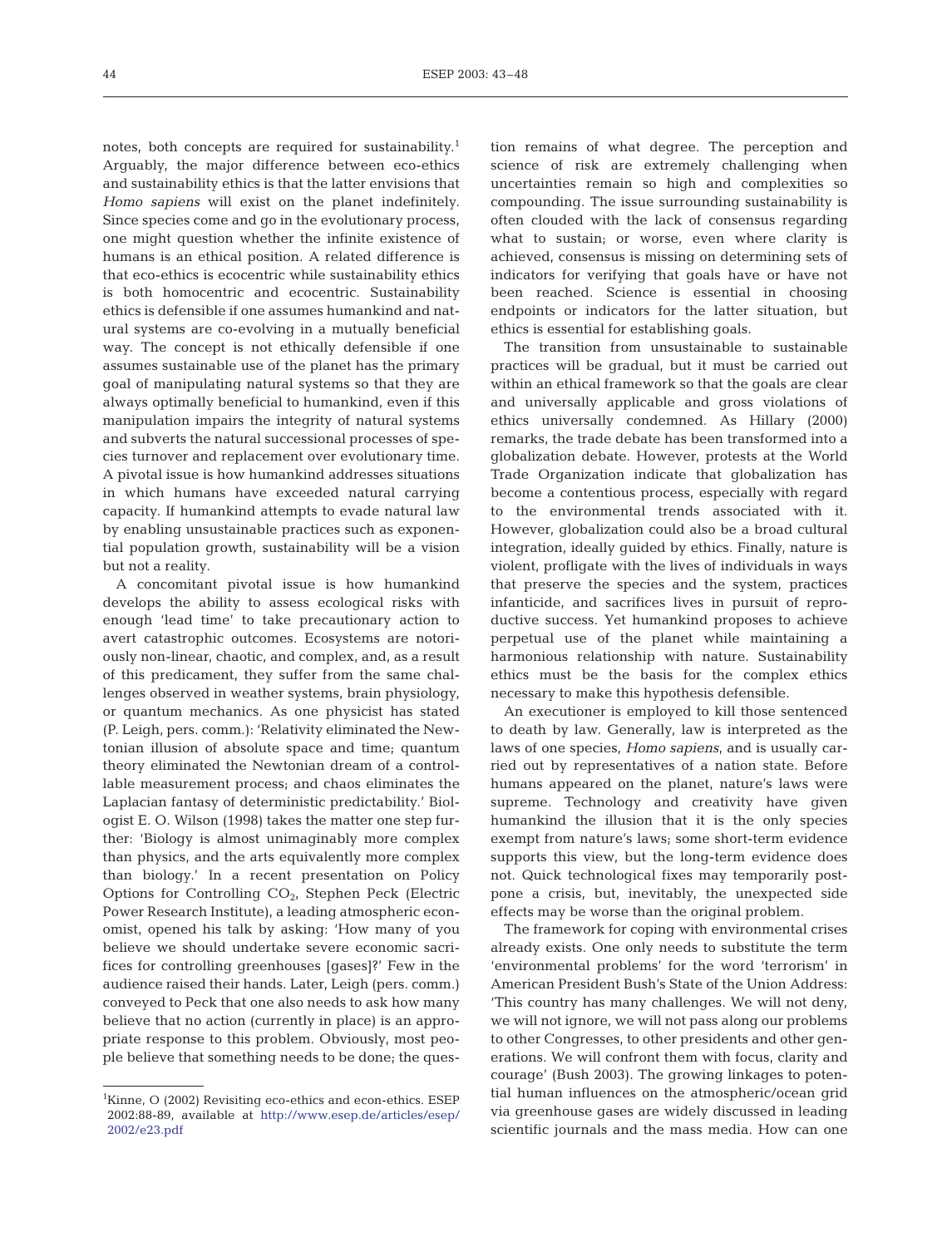scientifically discount these concerns? American television commentator Andy Rooney's closing remarks regarding the space shuttle Columbia tragedy fit equally well when considering sustainable use of the planet: 'Rarely does man concern himself with caring about future generations, but the space program is one example where he does.<sup>'2</sup> Clearly, sustainable use of the planet should be another.

## **THE ECOCENTRIC SOCIAL CONTRACT**

Sustainable use of the planet is basically an ecocentric contract. Since neither future generations nor other life forms can communicate with humans presently alive as well as humans can with each other (despite isolating factors such as language), a consensus is much more difficult, arguably impossible, than in a homocentric context. The ethical responsibility of humans for the well being of other species has been discussed at some length. However, sustainability ethics has as a central component humankind's ethical responsibility for a dynamic relationship that has the potential for the co-evolution of a mutualistic relationship between humankind and the interdependent web of life. This responsibility does not preclude a satisfying relationship with individuals of other species. However, it is more difficult to achieve since an ecosystem's identity is not as apparent as the identity of an individual of another species.

Liberalism of the early 19th century recognized the self-interest of the individual as the driving force in both economics and society as a whole. Friedman (1962) postulated two primary sets of values: freedom, and values relevant to the individual in the exercise of freedom (individual ethics). The free market (pure capitalism) assumes that individuals should be allowed to pursue their economic interests freely, regardless of whether they do so in a selfish, generous, foolish, or wise way. Economic growth of this sort has taken on many of the attributes of a global ideology. It ignores or gives only lip service to the integrity of natural systems and the protection of endangered species, aesthetically pleasing vistas, wildlife preserves, nature parks, and the like. A global ethic does not mean a minimum ethic that offends no one and requires no major changes in behavior or lifestyle. A global ethic inspires behavior and practices that are sustainable and compassionate to other life forms as well as human descendants.

The planet is already in a logarithmic phase of environmental change that began in the 20th century, if not

earlier (e.g. McNeill 2000). There is too little time left for humankind to avoid a major environmental catastrophe. Abandoning political rhetoric, nationalistic posturing, and electioneering is essential at all levels local, national, and international. Statesmanship, guided by ethics and reason, will lead humankind from unsustainable to sustainable practices. This course will benefit all life forms, including humans, by providing a habitable planet. Sustaining, let alone raising, standards of living as presently defined is resource intensive, but could be resource friendly while increasing social capital and generally improving the quality of life if material possessions are not central to defining quality.

Nation states have had well over a century to embrace sustainable practices and have failed miserably in moving toward sustainability. Some nation states have done far better than others, but only a few. A criterion for when nation states have taken sustainability seriously is cessation of environmentally damaging federal subsidies. Despite the disproportionate influence of special interest groups upon their policies, nation states have a major role to play in the quest for sustainable use of the planet. Once their citizens make it abundantly clear that they want more positive policies (and implementation of these policies) designed to protect the environment and leave a habitable planet for future generations, the nation states should perform adequately, although some legislators will remain under the influence of special interest groups. The United Nations has already gathered much useful information needed to indicate where global policy changes are needed to achieve sustainability, but stronger support is needed from the nation states for change to become fully effective.

The probability of crossing a major ecological threshold before reaching a consensus on a global ethic already appears substantial and rapidly increasing. The environmental crisis appears to be understood by many of the world's people, but less so by its leaders. Alternatively, and most likely, it is well understood by the latter, but they are afraid it would be political suicide to bring bad news (i.e. abandoning unsustainable practices) to the general public. This situation might even be a case of co-dependency: the general public in affluent nation states are addicted to their present lifestyle and reward political leaders who encourage this addiction. The political leaders are also rewarded with campaign funds provided by special interest groups, some of which receive governmental subsidies for environmentally damaging activities.

Hausman (2000) illustrates how the government may confuse citizens with government-generated misinformation. Sagan (1993) discusses the related issue of pseudo-science. When a natural instinct for science

 $2<sup>2</sup>$ <sup>4</sup> A Death in the Family" (2003) 60 Minutes. Exec. Prod. Don Hewitt. 2 February 2003. Columbia Broadcasting System, New York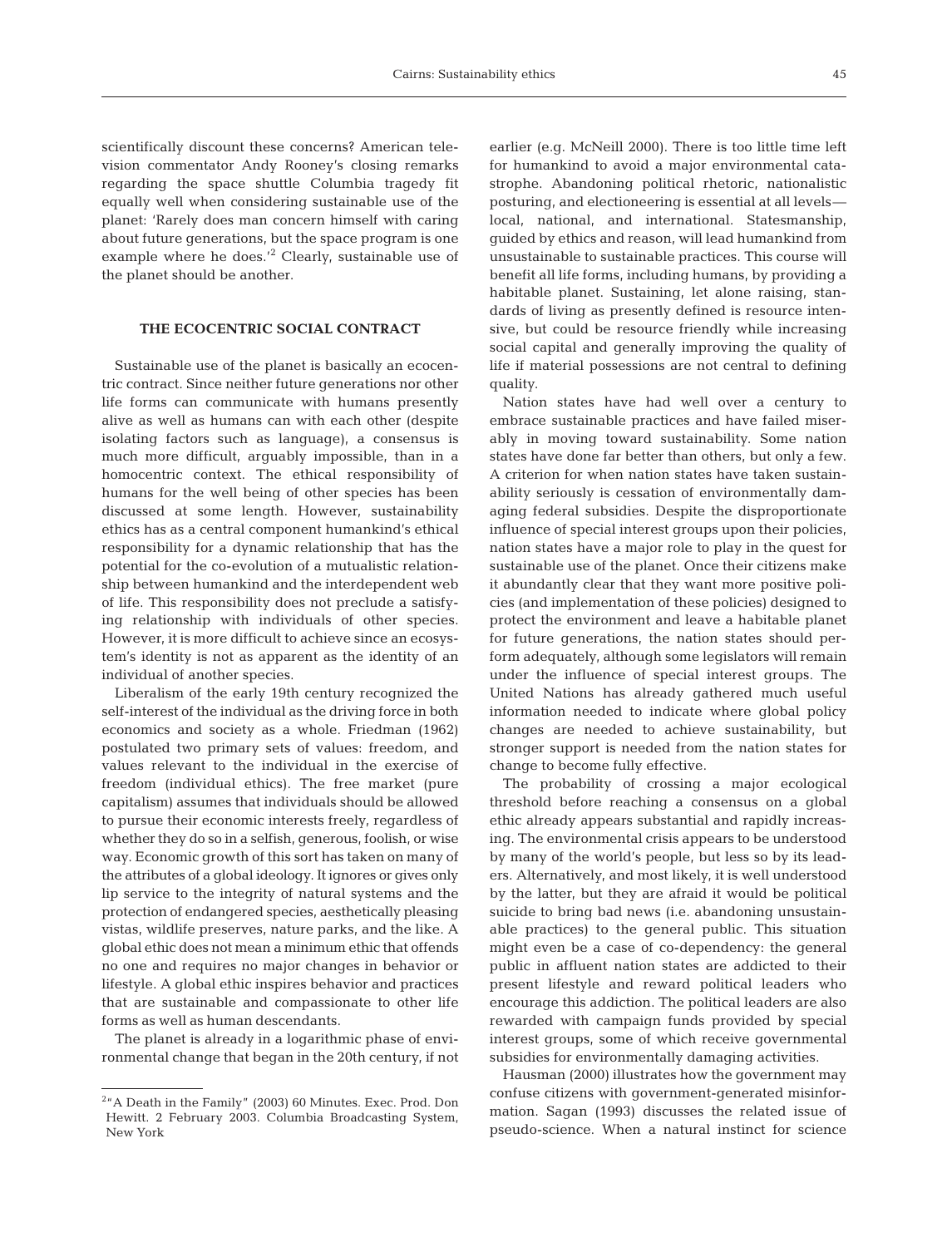and inherent curiosity about how the world works is unsatisfied, people turn to superstition and pseudoscience. Sustainable use of the planet is dependent upon literacy in science and technology, and pseudoscience and superstition will be substituted for robust science unless the latter is explained in a nonintimidating way. One could justifiably state the same idea about ethics in science and environmental politics, which is why such organizations as the Eco-Ethics International Union are so important. Demographic shifts are already large and increasing, but they are modest compared to the number of environmental refugees that could easily result from a modest rise in sea level (e.g. Cairns 2002).

Average citizens are becoming more concerned, but not yet alarmed, by increasing damage to the biosphere. When sufficient numbers become truly alarmed, they will decide what sort of planet they hope to leave to their descendents. Of course, citizens will be more effective in democratic parts of the world than in the non-democratic parts. Non-governmental organizations will grow rapidly and be devoted to sustainable use of the planet, eco-ethics, and the like.

Harsh penalties will emerge for those who engage in unsustainable practices. The burning ethical issue is: will humankind develop and administer the penalties or wait for nature to do so? If humankind takes the responsibility for carrying out the penalties, these will be repugnant and distasteful but, in the long run, might prevent nature's even harsher penalties. Humankind developed the unsustainable practices and is ethically responsible for replacing them with sustainable practices. Unsustainable practices will be stopped! The only question is how they will be stopped.

As Van De Veer & Pierce (1994) note, almost all traditional moral outlooks assume that only harm or benefit to humankind is morally significant. A corollary assumption is that all other life forms, as well as nonliving material, have no value except in their utility to humankind as a means to an end. Another question is whether ecosystems, rather than the individuals who make up those ecosystems, are the real source of inherent value. Both eco-ethics and sustainability ethics assert the importance of natural systems. Both also assert that individuals whose practices impair ecosystem integrity are guilty of unethical behavior. The balance between preserving ecosystem integrity and individual freedom is very delicate.

The declarations that follow represent a preliminary attempt to determine the ethical position that will enable humankind to use Earth indefinitely, while simultaneously preserving the integrity of the ecological life support system upon which humankind is dependent.

#### **DECLARATION OF SUSTAINABILITY ETHICS**

The preliminary draft of this declaration was written in 2000 and subsequently published (Cairns 2002). After a declaration of  $eco$ -ethics<sup>3</sup> was published, it seemed appropriate to follow it with a declaration of sustainability ethics. In order to make this declaration congruent with that of eco-ethics, significant modification of the original pledge has been necessary.

#### Declaration

We living representatives of humankind, in order to leave a habitable planet for our descendants and those of other species, hereby declare:

1. Humankind is a component of the interdependent web of life—if it damages the web, it damages its future.

2. Humankind cannot survive without the natural capital and ecosystem services the web of life (the biosphere) provides and will not use for itself the resources needed to maintain the web's integrity and function.

3. Humankind will follow nature's model, which is based upon systematic recycling and reuse, and will not produce either products or wastes that are harmful rather than beneficial to natural systems.

4. Humankind will use technology and creativity to protect nature's resource reserves rather than to make them more readily available on demand.

5. Humankind recognizes that no form of exponential growth on a finite planet is sustainable. Exponential economic growth may postpone the consequences of violating nature's laws but also increases the magnitude of the penalties for exceeding the planet's carrying capacity.

6. Humankind pledges to limit its acquisition of material goods to what Earth can afford rather than what humans can afford.

7. Humankind proclaims that, henceforth, any degradation of Earth's biospheric life support system will be restored to predisturbance condition whenever possible and repaired when restoration is not a viable option.

8. Humankind pledges to reject a lifestyle that drives other species to extinction and to esteem other life forms.

9. Humankind pledges to take precautionary actions when adverse consequences to the biosphere would

<sup>3</sup> Cairns J Jr (2002) A declaration of eco-ethics. ESEP 2002: 79–81, available at [http://www.esep.de/articles/esep/2002/](http://www.esep.de/articles/esep/ 2002/E21.pdf) [E21.pdf](http://www.esep.de/articles/esep/ 2002/E21.pdf)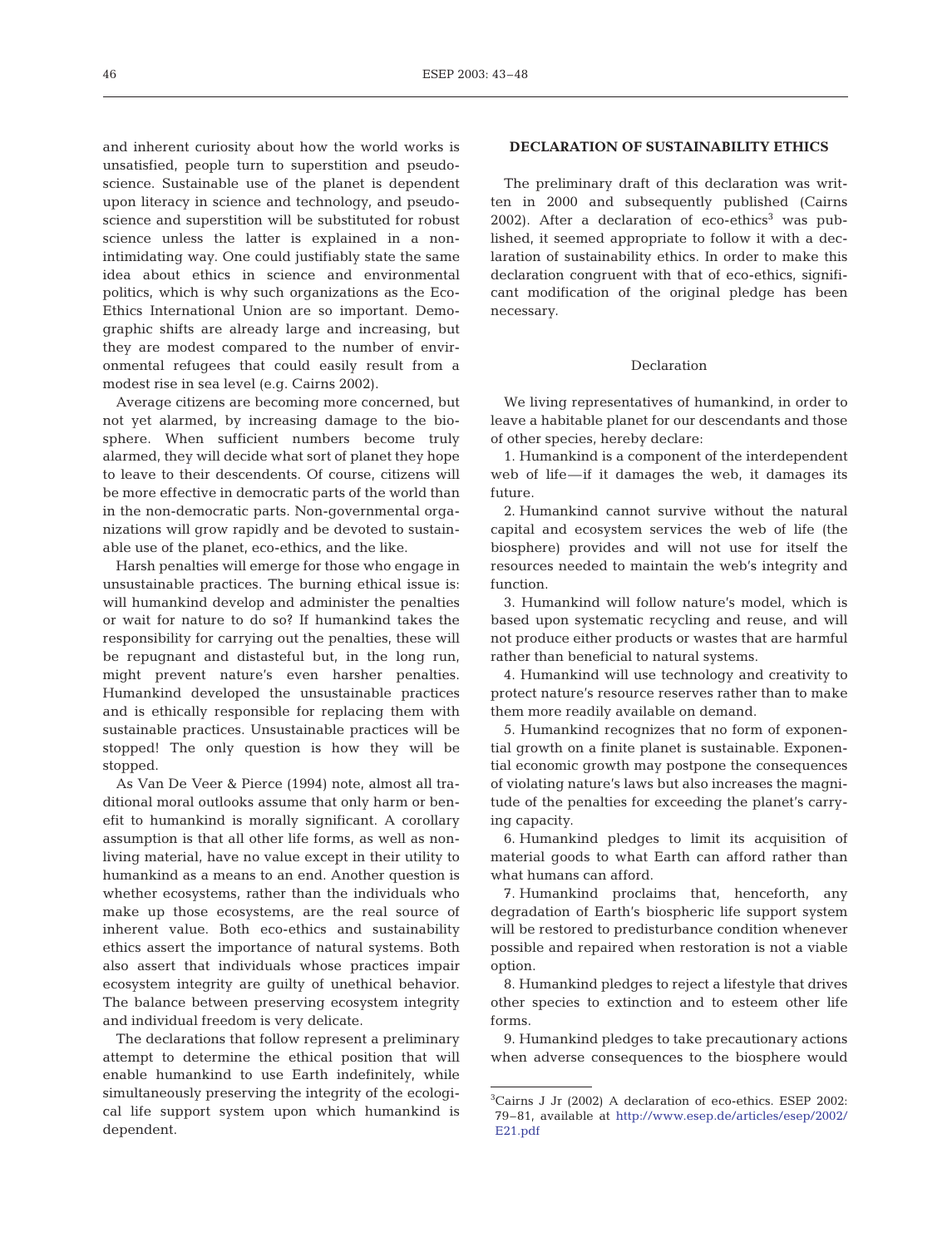occur from activities of the species; consequences might be severe, even in the face of significant uncertainty.

10. When nation states violate the laws of nature by continuing unsustainable practices, humankind will feel compassion for the suffering but will recognize that the only way to ensure respect for nature's laws is to let the guilty suffer the consequences as they do for violations of human law. Arguably, this will be the most difficult part of the declaration to adhere to, but failure to do so will leave a less habitable planet for future generations.

## **ILLUSTRATIVE SUSTAINABILITY ETHICS FOR NATION STATES**

1. Cease all environmentally damaging subsidies. (This pledge will be particularly difficult to initiate at both the corporate and individual citizen level. The corporate level will be difficult because of the wellfinanced special interest groups. The individual level will be difficult because of the perceived encroachment upon individual rights. For example, the human population must eventually stabilize on a finite planet. Many individuals will resist population control unless everyone participates (for example, an income tax deduction that does not increase for more than two children). The world's population will stabilize; the only question is will humankind achieve it before nature does? Sustainability is, arguably, the most important nation state security issue.)

2. Develop and implement an energy policy that is not based on fossil fuels. (This pledge, too, is inevitable, so it might as well begin now.)

3. Tax the inefficient use of fossil fuels in vehicles, industry, and housing during the transition to renewable energy.

4. Protect both natural capital and ecosystem services and encourage accumulation of natural capital by means of ecosystem restoration and repair.

5. Develop and implement bioregional plans that foster sustainable use of both private and government land and property.

6. Develop and implement sustainable policies that protect the integrity of the hydrologic cycle and water quality.

7. Ensure protection and restoration of wildlands so there will be ecosystems on which restoration and management models can be based.

8. Develop and implement policies that reduce biological impoverishment (species extinction) and encourage maintenance of biodiversity.

9. Require that industrial, municipal, and household

wastes be suitable for re-incorporation into natural systems in a beneficial way.

10. Prohibit the production of hazardous wastes whose long-term half-life requires isolation from natural systems and humankind (i.e. nuclear wastes and persistent toxic chemicals).

## **CONCLUSIONS**

Humankind is carrying out an experiment at spatial and temporal scales unprecedented in human history. Worse yet, most people are unaware that humanity's present lifestyle is unsustainable. Most humans see the world at a local or regional scale, but must now extrapolate at scales essential to sustainable use of the planet. Personal experience is inadequate for viewing the entire range of phenomena essential to the quest for sustainability. Much of the necessary information must come from scientists and other professionals, but the details will require a higher and broader literacy level than most humans possess. As a consequence, faith is essential in both the information and the people who generated it. Trust develops when individuals and nation states share a common ground. The process of globalization has made Earth a common ground to an extent unprecedented in human history. As a species, humankind has evolved from small tribal groups with a small common ground to nation states with a much larger common ground. Much of humankind has not yet adapted to this larger common ground, as ethnic wars in other countries indicate. Now, exponential growth of the human population has, in a blink of an eye in evolutionary time, thrust humankind into a global community that concomitantly has a rapidly deteriorating environment and the depletion of natural capital. Regrettably, the conditions of an increasingly impersonal world, the result of living in enormous groups (almost nation cities), have decreased any feeling of connectedness at a time when sustainable use of the planet requires it most. Sustainability ethics, the ethics of a sustainable world, appears to be the most promising means of reestablishing the feeling of connectedness, before a global catastrophe results from unsustainable practices. Ethics offers the prospect of transcending the many isolating mechanisms that have resulted in culture wars, which will almost certainly be exacerbated by resource wars.

It is imperative that humankind live sustainably and in harmony with other life forms. Failure to adapt to new conditions resulted in extinction of species long before humans appeared on the planet. The human race cannot plea bargain with nature. It can develop, however, an ethic compatible with the desire for a sustainable world.